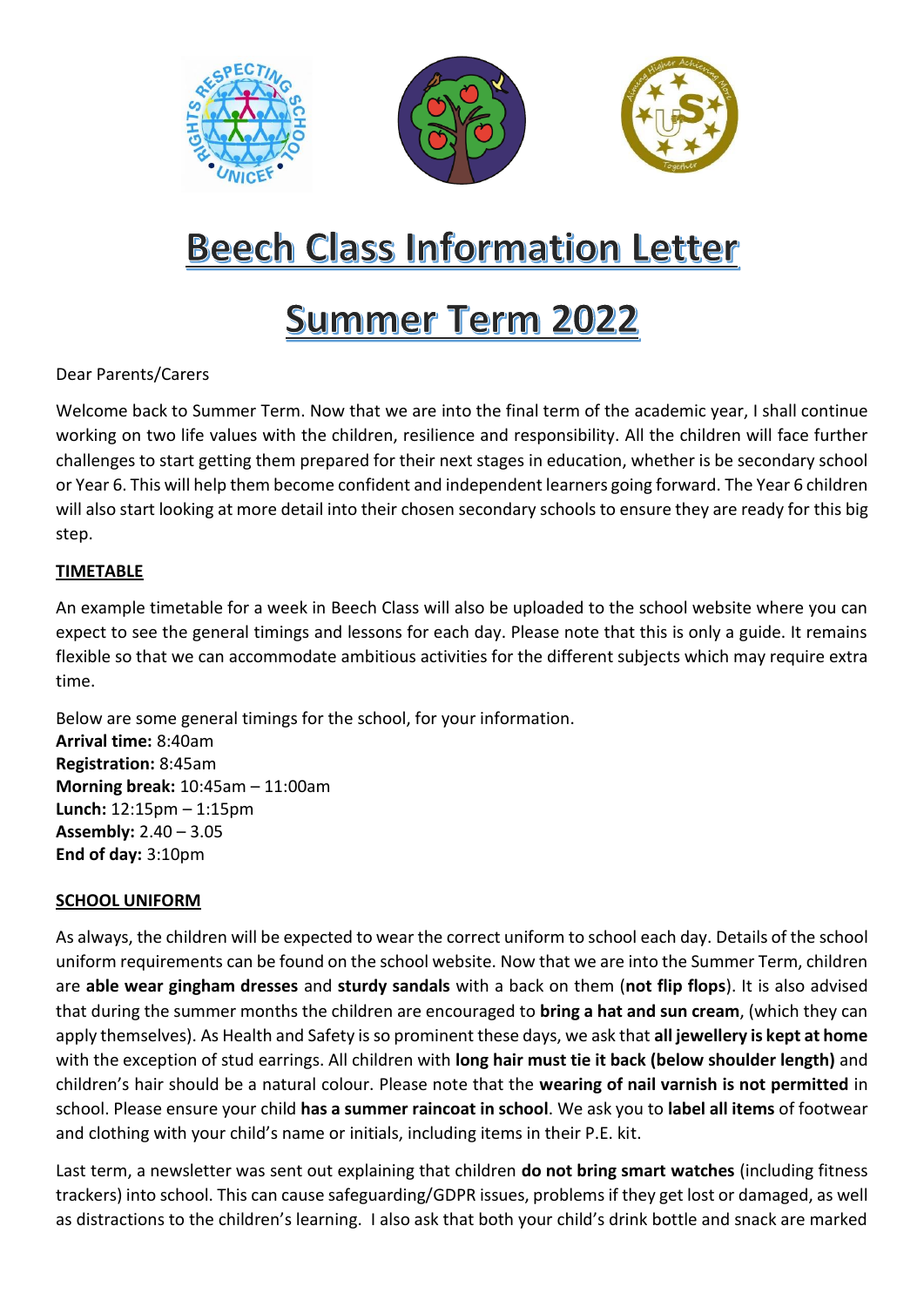with their initials or name, to avoid confusion when children have the same bottle or snack. Given the current situation we are in, this is especially important and **i**f something is not named, we will label it for your child. If you have any queries on school uniform, please do not hesitate to ask a member of staff.

# **P.E. & GAMES**

All children in the school will have P.E. for two hours each week. Beech class sessions will be taught by Achieve4All on a **Monday afternoon** and by myself on a **Wednesday morning (please note the day change)**. More information will be sent about these as needed. Please ensure that the children come to school in PE kit on both our PE days (**Monday and Wednesday**). As we move later into the term, the children in Beech class will be going swimming.

- **Session 1** Wednesday  $6<sup>th</sup>$  July
- **Session 2** Wednesday  $13<sup>th</sup>$  July
- **Session 3** Wednesday  $20<sup>th</sup>$  July
- **Session 4** Wednesday  $27<sup>th</sup>$  July (Year 5 only TBC)

Please ensure that your child brings their swimming kit to school on these days. In the past, we have seen children 'forget' their kit because they do not want to take part. It is a KS2 requirement that we ensure all children receive swimming lessons and can swim a certain distance.

## **READING**

Last term, the children took a 'Star Reading Test' for the Accelerated Reader system in the library. This will check the children's progress in their reading and determine the range of books the children should be choosing from in the library, which match their performance in the reading test. Their ranges will be marked in their reading records this half term so that you are aware of their progress throughout the year.

Please can you encourage your child to fill out their reading records whenever they read at home. As already discussed in school, this is their responsibility. Reading records will be checked in school once a week by an adult.



As a school, we expect the children to be reading every day at home, whilst also providing them with opportunities to read in school throughout the week. For maximum reading development, it is recommended that children read for 30- 40 minutes every day. As a school, we have created a virtual library for each class in school to help increase the love of reading at home. This can be found on the school website.

This could include time that they have read in school and might also include times when children have been engaged in a story or book that is being read to them, or even an audio book. Please continue to encourage your child to read as often as possible.



As an incentive to keep the children reading, Starbooks will continue this term. Children must read, quiz and review 10 books in order to fill up their 'loyal-tea' stamp card to receive their reward.

### **HOMEWORK**

The children will receive homework every Thursday, which should be handed in the following week and marked upon return. The homework will either be a piece of maths or English from the homework books (alternating each week) that supports their learning. The homework is set to consolidate learning that has taken place in class or practice a new skill that we will be moving on to in the upcoming weeks so that I can assess the children's prior knowledge before teaching a new unit of work. If your child would like to practice